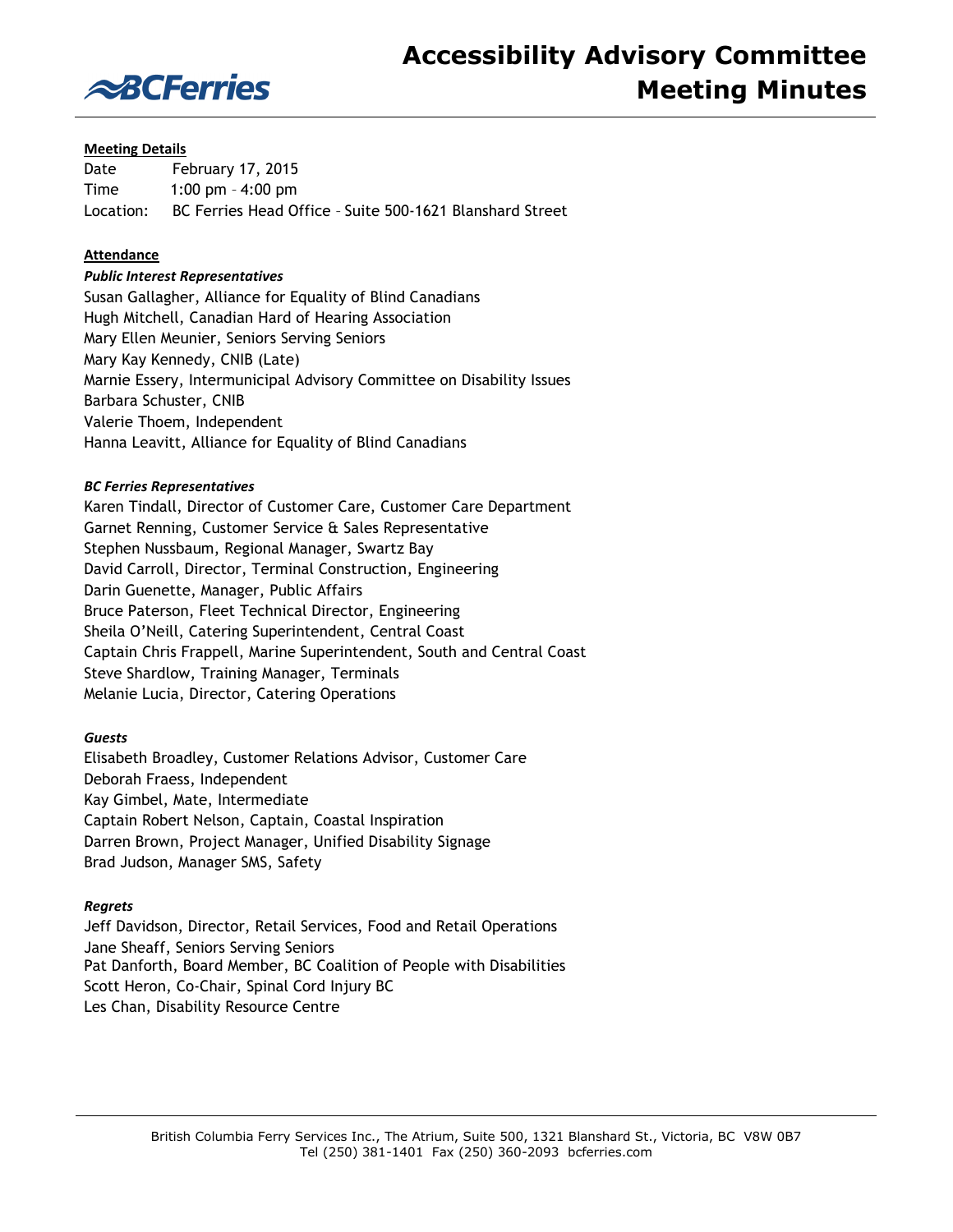

## **Introductions**

Co-Chair Karen Tindall welcomed the members of the committee Review of Minutes – July 23, 2014

Karen Tindall (KT) reported on Action Items from last meeting:

- KT will follow up with the Marketing Department regarding a members suggestion to place decals on the windscreens near the elevators on the Coastal Class vehicle deck
- KT followed up with Customer Service Centre staff to ensure employees are providing the correct messaging regarding wheelchair booking
- Marnie Essery confirmed she has been provided with the information needed for the Help in Helping Yourself pamphlet
- KT confirmed braille signage locations outside the accessible washrooms on the Sprit Class vessels, and on the outside of accessible washrooms and at the elevators of the Coastal Class vessels. David Carroll said that BCF is looking at new signage standards for vessels and trying to build this into the capital plan.
- KT said that Jeff Davidson is aware of, and looking into, Susan Gallagher's concern about the lack of wheelchair space in the lounge areas and the lack of universal graphics on the "Do not drink water" signs in the washrooms.

## **Standing Items**

### *Loading Practices*

Stephen Nussbaum (SN) went through six months' worth of customer comments looking for trends in comments regarding accessibility needs. He found 24 comments; passengers with disabilities who were unable to exit their vehicles made up less than half of that total, which indicates that improvements are being made.

SN said there are no real changes to the types of complaints being made, and that one of the major complaints is unfulfilled requests for elevator access on the vehicle decks. Customers are telling BCF there is inconsistency in how to communicate which side extra room and/or elevator access is needed. SN said the information has been reviewed and changed so customer are advised to use their four-way flashers when loading, loaders will engage with the customer to determine their needs on the vehicle deck to resolve this complaint. Captain Chris Frappell noted taking the time to have a conversation to ensure a customer is parked appropriately is better than trying to address a situation after the fact.

SN said that the number of wheelchair requests is growing and that we now need additional resources on long weekends to meet the demand. He said this continues to be a trend, and that additional resources have been built into the upcoming budget.

SN advised the designated seat trial, which uses signage to identify seating for customers with mobility challenges, is underway in Horseshoe Bay waiting rooms. Currently there are two seats and he said two more are needed, as well as signage directing people to the specific seats. Hugh Mitchell asked if the seats are designed to help staff by having people who need assistance close to the walkway. SN said no, the signs are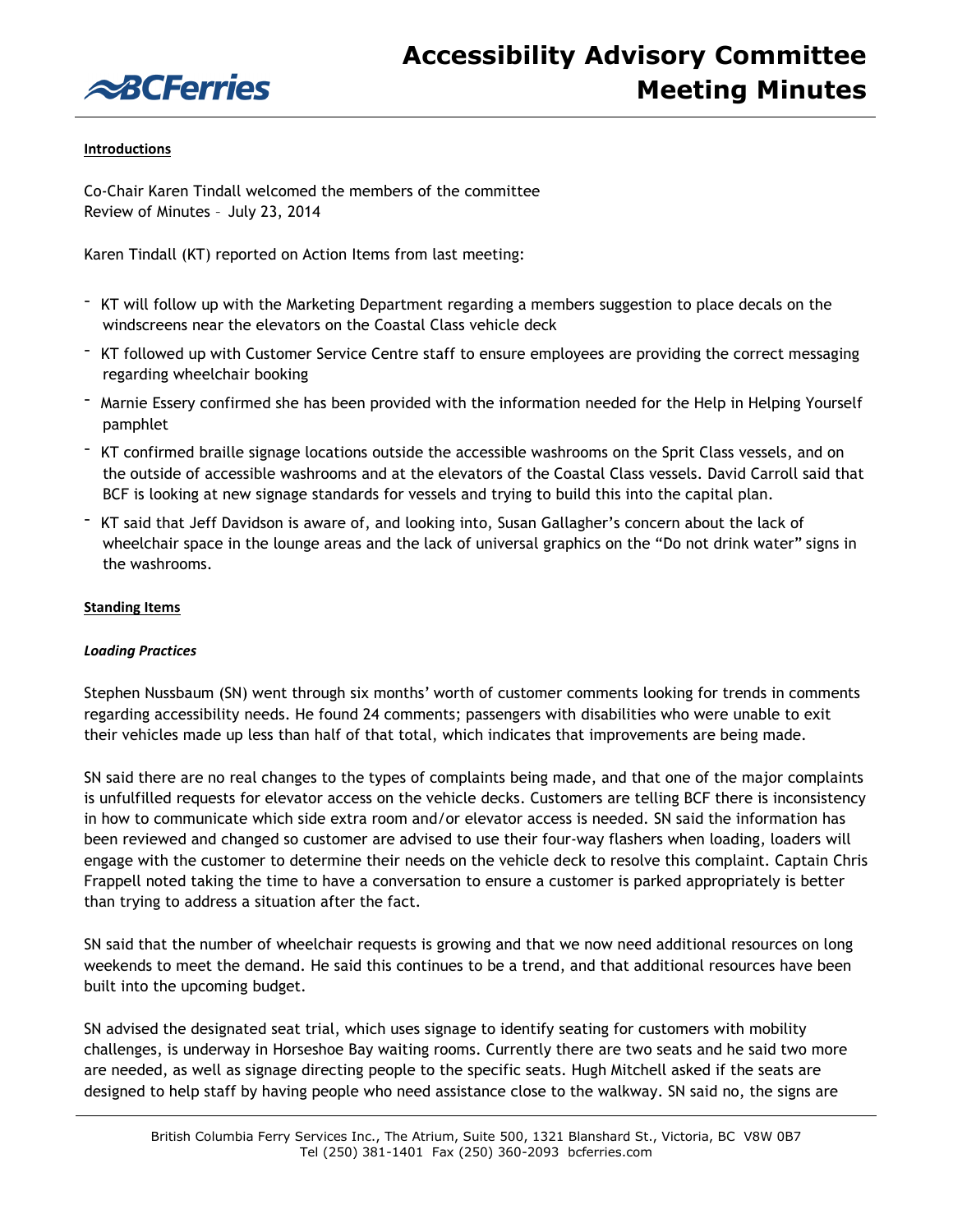

meant simply to provide people with a place to sit. He said BCF will monitor the trial's success. He added that the signs, which cost \$2.00, need replacement every three months.

KT asked SN if he had any thoughts on priority loading. He said yes, but he wants to see if the trial works and then possibly go another step at that point.

KT asked committee guest, Deborah Fraess, to elaborate on her loading concerns. Deborah Fraess said that while travelling in a vehicle, she arrived at the ticket booth, showed her Disability Status Identification card and said that she had a wheelchair. She was placed in regular traffic and when staff realized, they tried to help but ultimately she was parked two cars away from the elevator. She was travelling Duke Point – Tsawwassen and there was a fire drill. After it concluded, the elevators were not operational and she waited for 45 minutes on the vehicle deck. Eventually the middle elevator began working. She said that staff were very good but they didn't understand her needs. It made her wonder whether anyone would help her during an emergency situation, and it caused her to feel worried about being trapped on the vehicle deck. It was discussed that her concerns would be addressed during Captain Robert Nelson's presentation.

SN said that BCF is working towards having terminal announcements consistent and at the correct volume, and therefore more understandable. He said that the announcements for Swartz Bay terminal have been recorded and that the machine used to play them should be operational soon. At Tsawwassen terminal, the announcements have been written but he was not sure if they had been recorded.

David Carroll said they are working on clarity and improvements to the PA system itself. KT said that all of the announcements for the major routes are being re-written and re-recorded, including onboard accessibility announcements asking customers to self-declare. She said the announcements will be significantly shorter, but that BCF is required to mention certain onboard amenities but safety announcements are always the priority. KT mentioned the possibility of using scrolling marquées on the video displays is being explored, so people can read the announcements, and she would provide an update as soon as one was available.

Valerie Thoem said that Washington State Ferries provides passengers with a card to fill out for customers who have specific loading or assistance requirements. She said they also provide a large orange card that reads "Exit," which customers place on the side of car where they need extra room. KT said BCF was reviewing the opportunity to provide business-size cards to customers who purchase a fare for persons with disabilities or who request elevator access, which asks customers to self-identify. She wondered if this would be considered discriminatory and asked the committee for their input. Susan Gallagher said she really likes the idea of having the information available on the webpage, because as a legally blind person she will not be filling out forms.

Mary Ellen Meunier said that when travelling with crutches, she became aware of numerous small ramps on the vehicle deck, but added she is not sure what could be done about it. SN asked whether she made a request at the ticket booth for access to and elevator, and she replied that she did, but that she was placed in a regular lane, even with her four-way flashers activated. KT asked her to please provide the details so that internal follow up can be completed.

**ACTION**:

• None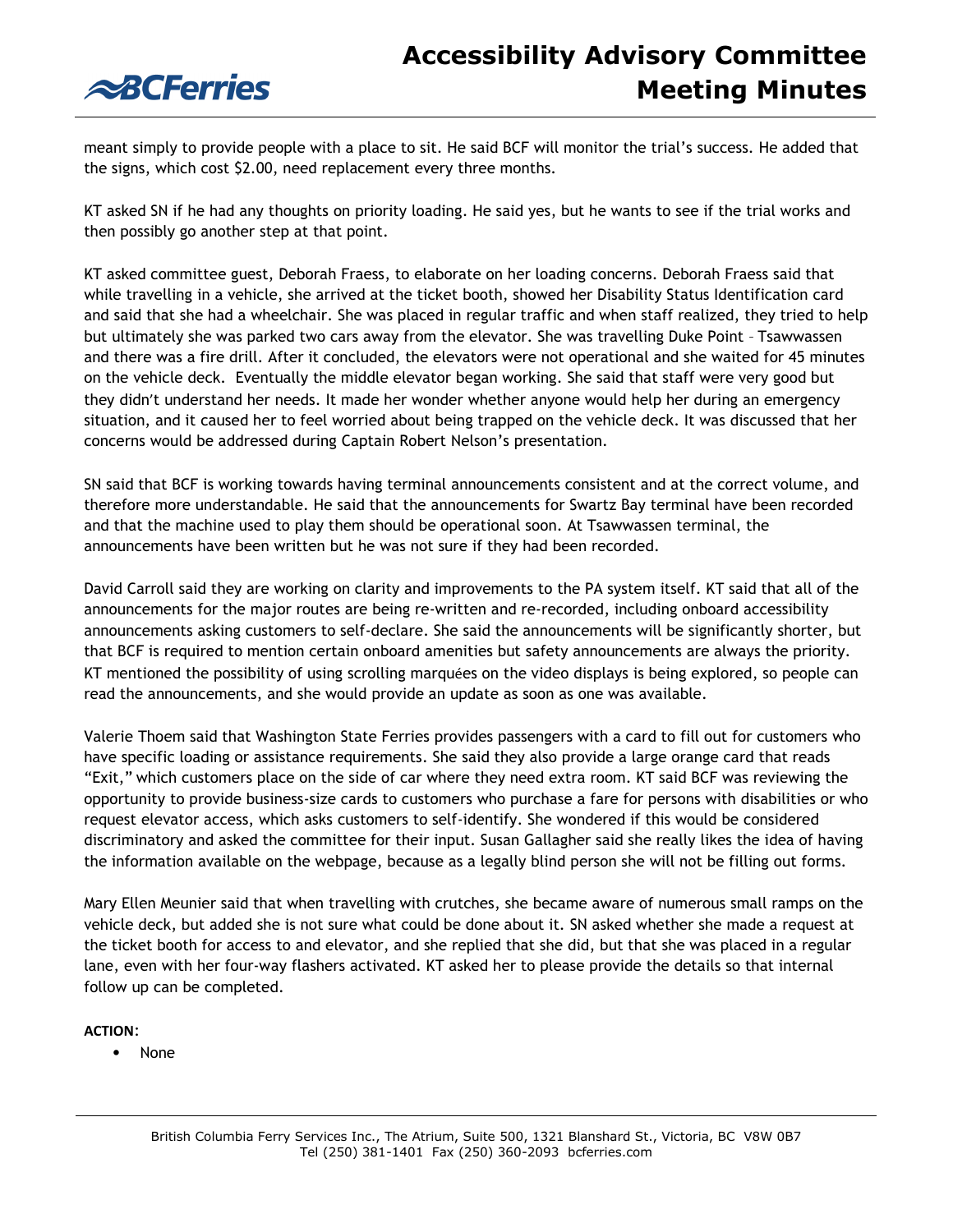

## **Vessel Developments**

Bruce Paterson (BP) provided an update on the new builds and mid-life upgrades.

## *New Builds*

BP explained that the cable ferry, under construction by SeaSpan, was scheduled for delivery in the spring of 2015. He said the three intermediate class ferries were set to be delivered beginning autumn 2016 through spring 2017. The first of the three will operate on Route 17, between Comox and Powell River, and the other two will operate on Route 9 between Tsawwassen and the Southern Gulf Islands, one on a full-time basis and the other part-time.

He discussed the layout of the cable ferry that will be operating between Buckley Bay and Denman Island. He explained that the evacuation equipment will be made up of two systems, each capable on its own of accommodating the entire passenger complement.

In regards to the intermediate class ferries, KT said the feedback provided by the Accessibility Advisory Committee about the Coastal Class ferries was included in the Request for Proposals. BP added that Transport Canada standards for accessibility were also included, which feature requirements for accessible washrooms on all decks including vehicle decks.

BP also said there is potential for replacement of the North Island Princess and the K-Class ferries. He said the new vessels may include passenger lounges on the vehicle decks. He said designs may be based on Norwegian projects. In the short-term, the decision whether to replace or refurbish has not been made.

# *Mid-Life Upgrades*

The Queen of Oak Bay will be undergoing a ¾ life upgrade. Phase 1 involves engine work and Phase 2 involves customer-facing areas. BP said that the installation of induction loop technology is still a possibility but hasn't yet been done. Hugh Mitchell asked a question about induction loop and BP provided an explanation and said that it was included in the scope of the upgrades for the Spirit Class vessels.

BP said the Queen of Surrey is also scheduled for a ¾ life upgrade. He did not have slides on the Spirit vessel upgrades but said he would provide an update. He said that BC Ferries would be contracting with a shipyard and that the projects would run on a very tight schedule. Each of the Spirit vessels will be taken out of service for nine months. He said the major pieces of the refit include the conversion to LNG capability and upgrading lifesaving equipment, while upgrades to passenger areas will be relatively modest. Equipment will also be replaced, and he added that structurally, the vessels are in great shape.

BP said there are 10 potential bidders looking at the project, and that the intention is to give shipyards roughly 12 months of preparation time.

The Queen of Capilano is undergoing her midlife upgrade now, with an expected completion date in May 2015. The major change is the addition of gallery decks. Susan Gallagher said that it is important for the new customer seating to be high-contrast.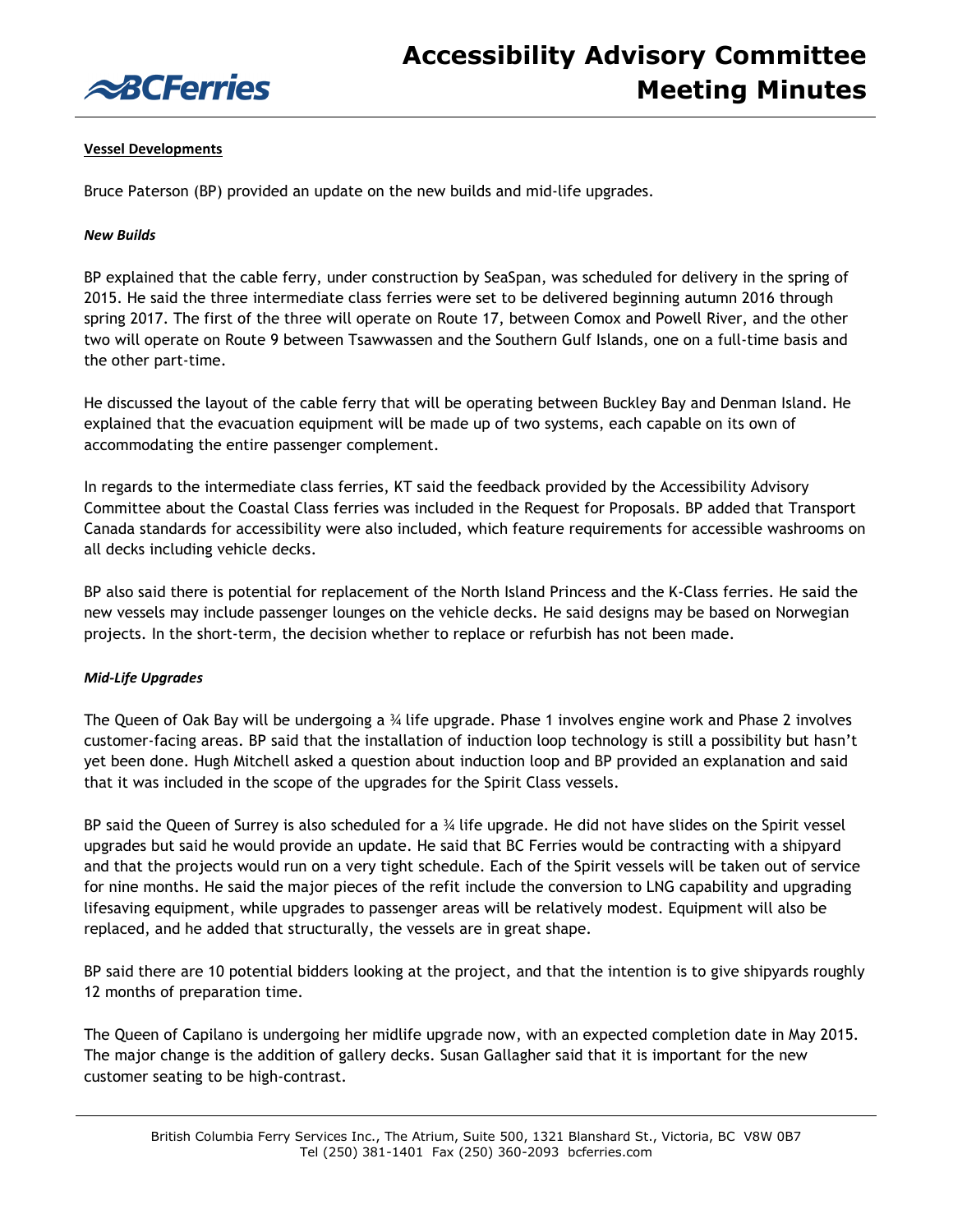# **Accessibility Advisory Committee Meeting Minutes**



BP said that following the refit, customers will be able to board directly into the lounge areas but said that the gallery decks will provide accessibility challenges, as customers parked in this area must walk along the ramp if they wish to leave their vehicles. He said the decision was made to make this compromise in order to increase capacity. He added that the crossing, between Horseshoe Bay and Bowen Island, is about 15 minutes long, and that many people remain in their vehicles. He said BC Ferries will have to work to make sure that persons with disabilities are not parked on the gallery decks. On the Bowen Island side, foot passengers will still embark and disembark on the vehicle deck.

Susan Gallagher said she was not impressed with the system in place for foot passengers disembarking the Coastal Renaissance, as customers who wish to get off quickly must wait outside on the outer deck as the ship docks. She requested that future builds take into account the foot passenger waiting environment.

# **Evacuation/Self-Declaration Presentation**

Captain Robert Nelson of the Coastal Inspiration provided a presentation on evacuation procedures on major route vessels and the role that self-declaration plays in assisting with emergency procedures. KT advised the committee members that not a lot of people, upon arrival at the ticket booth, are letting staff know that they will need assistance in the event of an emergency.

Captain Robert Nelson discussed the fire and vessel regulations in place, including the Canada Shipping Act of 2001. He discussed the importance of self-declaration so that staff know what customers need and can provide appropriate help in the event of an emergency. He said there are numerous options to communicate these needs - through C-MIST, at the ticket booth and on the ship to the chief steward.

During an evacuation, staff are concerned with organizing and moving customers, which is the key to evacuation. He said that evacuation equipment is on deck 5, while the majority of customers gather on deck 6. During a fire alarm, the elevators are locked. They can be unlocked, but the Captain needs to know how many people need to be helped, which goes back to the importance of self-declaration.

Hanna Leavitt asked if both foot passengers and vehicle passengers should self-declare, and Captain Nelson replied in the affirmative. Hanna Leavitt asked how one should self-identify, and KT said that if customers let the ticket agent know, two things will happen: the customer will be asked to speak with the chief steward onboard regarding their specific needs, and the agent will send the information to the tower operator, who will communicate with the vessel.

Hanna Leavitt asked if guide dogs would be evacuated in an emergency. Captain Robert Nelson replied that technically, guide dogs would not be evacuated but that crews may be able to provide assistance. He said there is some concern about dogs' claws on inflatable ramps and rafts.

KT raised Deborah Fraess's concern and asked how the crew would know if a customer was on the vehicle deck during an emergency. Captain Robert Nelson explained that crews will sweep the area to find and evacuate any passengers, turning on the elevator if necessary. He added that this is why people are asked to self-identify.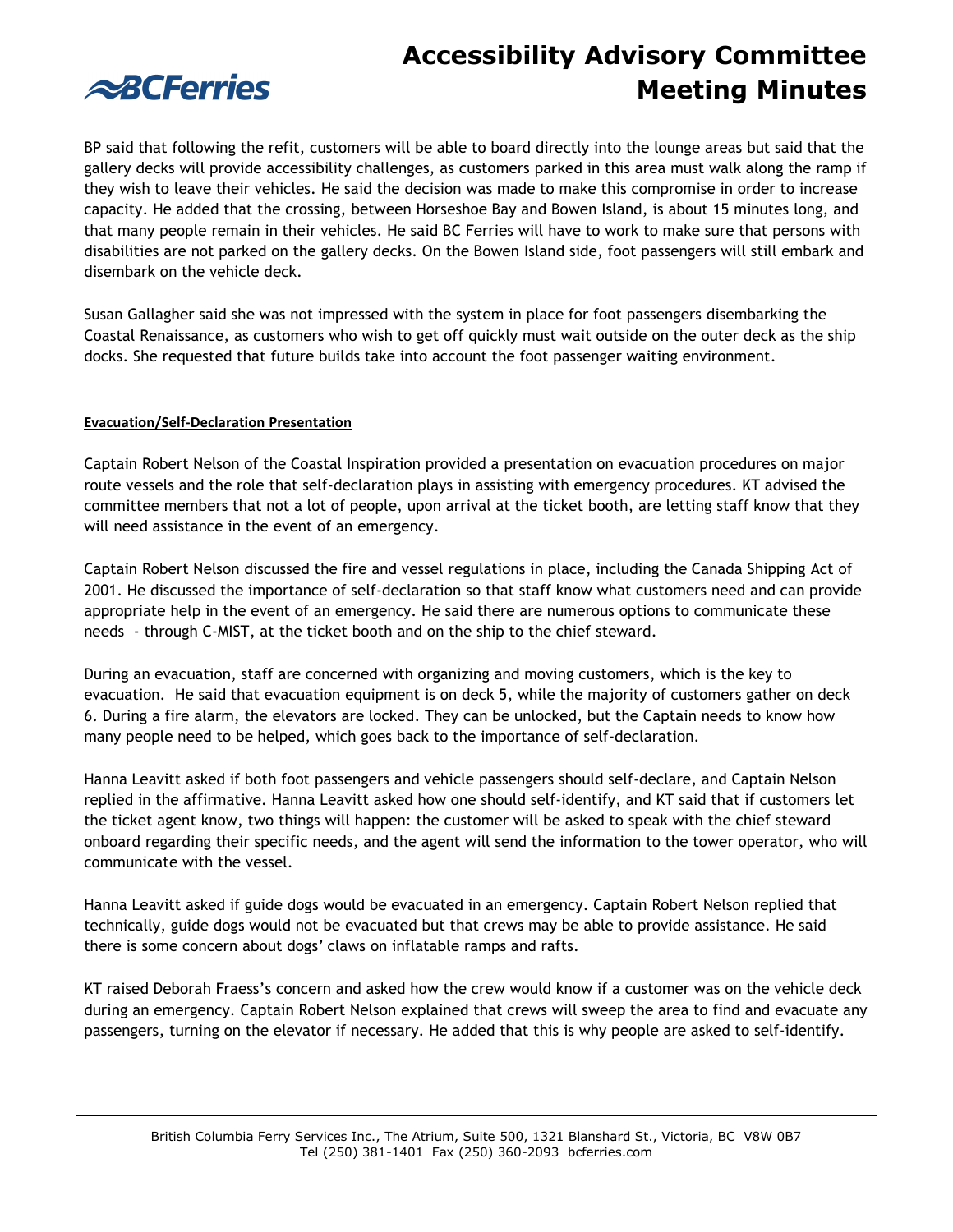# **Accessibility Advisory Committee Meeting Minutes**



KT explained that in an emergency, deck crew will identify if a customer is stuck in their vehicle and they'll do whatever is needed to get that customer out. She said it is important for customers to park their vehicles in a way that allows them to exit their vehicles. Captain Robert Nelson stressed the importance of people parking so that they can get out of their vehicles, and Captain Chris Frappell said that across the fleet, the emphasis is on providing positive experiences for customers, rather than getting as many vehicles on as possible.

KT said that on the Queen of New Westminster, there are narrow yellow metal casings on the side of the vehicle deck that make it too narrow for wheelchairs to pass. In one case, a man had to carry his brother, and his wheelchair, to the elevator. She said that this particular vessel is not ideal for people who use wheelchairs and she encourages customers to call BC Ferries when planning their travels to ensure they are on a suitable vessel.

Captain Robert Nelson said that safety is the top priority and that crews conduct drills once per shift. He then showed a video of an evacuation slide deployment. He explained that passengers with disabilities would likely be evacuated in the middle of the passenger group, because that way passengers who are already on the raft will be able to assist.

Susan Gallagher asked if there was just one evacuation slide, to which Captain Robert Nelson replied that on his vessel, there are four slides. Captain Chris Frappell said that some passengers needing extra help may be asked to wait to evacuate, as the last raft will have more crew members in it, who will be in a better position to provide the needed help.

Hugh Mitchell asked if there is raft capacity for all passengers and crew. BP said yes, and said that on Captain Robert Nelson's vessel, for example, there is capacity for 60 per cent of the maximum load on each side of the vessel, for a total of 120 per cent of the maximum capacity. He said on the some of the smaller vessels, there is 100 per cent capacity on each side of the vessel.

Captain Robert Nelson added that evacuation is the last case scenario, and that crews will take every action to prevent the need for evacuation, if possible.

Valerie Thoem asked if BC Ferries has had a disabled person go down the evacuation slide. Captain Chris Frappell explained that BC Ferries has not, but the manufacturers have tested them thoroughly with numerous scenarios.

### **Break**

# **Terminal Developments**

David Carroll (DC) provided an update. He said that changes are coming to the fuel used in some vessels, which will be capable of running on Liquified Natural Gas, and that BC Ferries will continue to provide updates.

He said that some of the markings for some of the overhead walkways have been wearing off, and those markings will be fixed.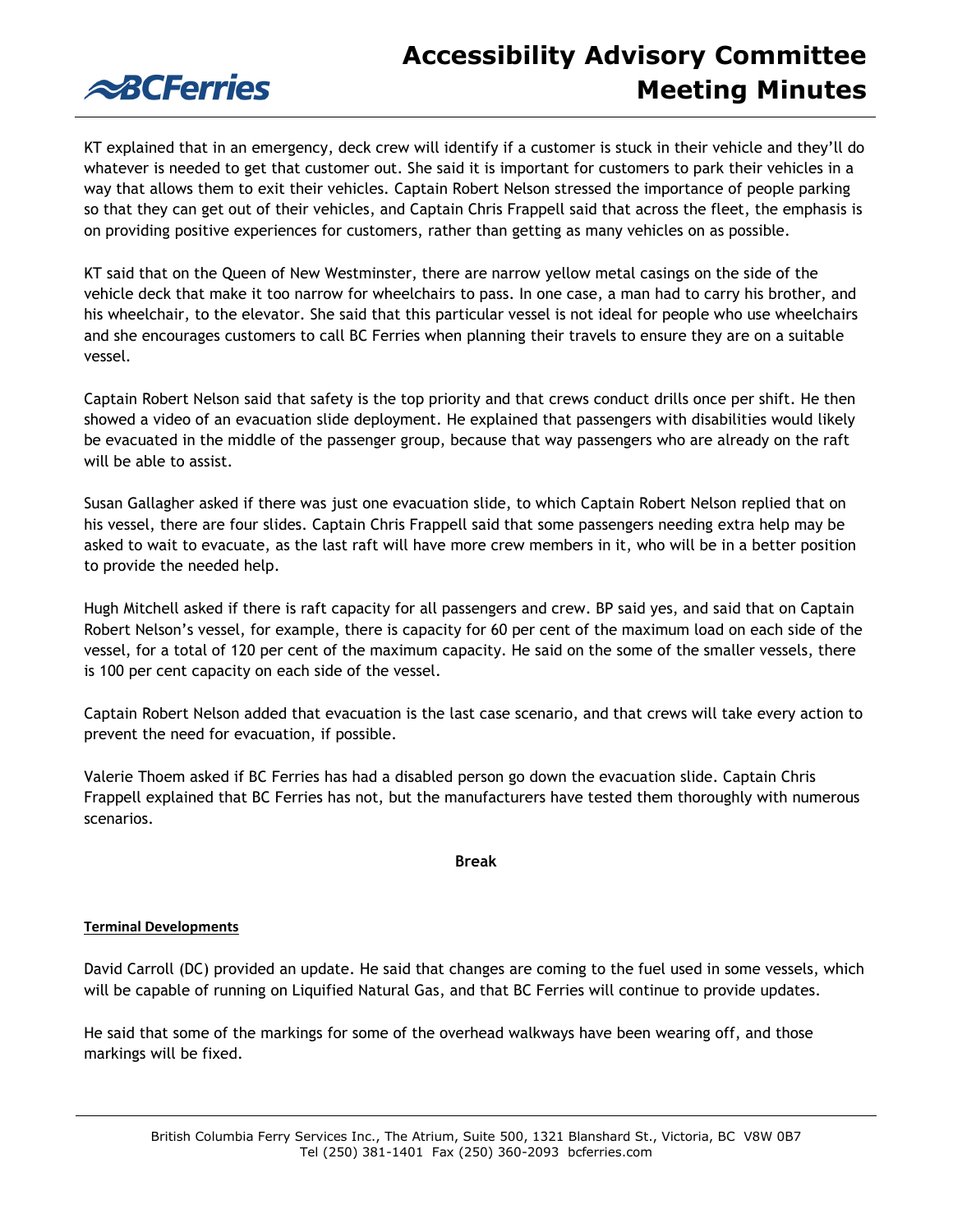

# **Accessibility Advisory Committee Meeting Minutes**

A note from Co-Chair Scott Heron was presented on behalf of a concerned traveller that accessible terminal parking spaces are not suitable for side-loading vans. DC said he will investigate the concerns further. KT asked DC if he would be looking at accessible parking at Langdale terminal, as it fits into the terminal master plan, and he agreed.

## **Unified Digital Signage Update**

Darren Brown provided an update on digital signage. He said that the hardware is in place for a pilot project at Duke Point Terminal. Signs will contain information on arrivals and departures, and prompt passengers to return to their vehicles for boarding, as well as other information. He said that the pilot project will allow BC Ferries to work on sign content, and the next phase will involve providing content for a unified system. There will also be provisions for emergency messaging.

Hugh Mitchell asked how many signs will be in the holding lot. Darren Brown said that one sign, 45 feet tall, will be placed at the front of the lot. Mary Kay Kennedy asked about signs for foot passengers, and Darren Brown said there may be signs inside the terminal as well for foot passengers. He said there may also be signs synced with the announcements, in order to provide the same information to passengers who cannot hear the announcements, but that the signs would not replace the announcements. Darren said that beginning in the fall of 2015, the new screens at Duke Point may be operational. Hugh Mitchell asked that visibility be kept in mind, and suggested a black or brown background with light letters. Darren said he believes the background is dark blue and the letters are white, to provide high contrast.

Mary Kay Kennedy asked if the content of the announcements can be made available on the website so that people can look ahead of time. Darren Brown said the possibility could be explored. Mary Kay Kennedy explained that with students, she goes over the information ahead of travel, so it would be of use to enhance their understanding of what to expect.

### **ACTION**:

• Darren Brown will look at the possibility of including the content of the announcements on the website.

### **Training**

Steve Shardlow said that the time when seasonal employees will be joining BC Ferries is approaching. He said there will be a lot of new people around the fleet, and a lot of people taking on new roles. He said training materials and the SEA (Standardized Education and Assessment) program have been updated. He said that training for employees who provide wheelchair assistance needs to be improved, including information on backing people up into vessels in order to reduce the risk of accident. He said he is in the process of improving training and testing materials.

He said Marine Atlantic visited BC Ferries for one week, as they are developing their own SEA program. The two companies met to discuss this. He said there is a lot of discussion about the training that will take place as various vessels undergo their mid-life upgrades.